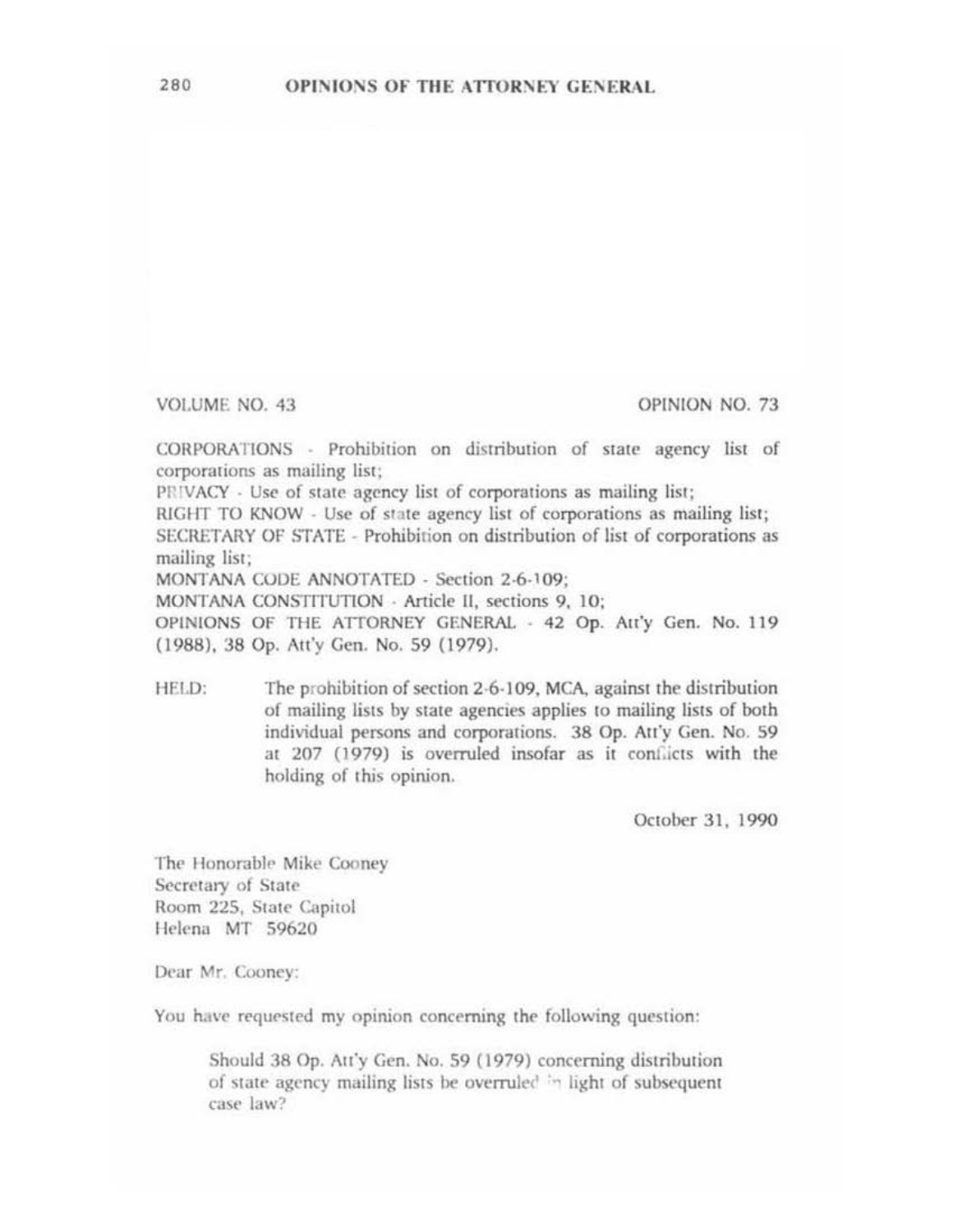Your question is prompted by an individual's request that he be provided with a list of all nonprofit corporations in good standing on file in the Secretary of State's office. Furthermore, that individual has indicated that he intends to use the requested information as a mailing list, as that phrase has been defined by the Attorney General. See 38 Op. Att'y Gen. No. 59 at 210-11 (1979). The question raised by the request is whether the Secretary of State can lawfully release the list for use as a mailing list in light of the restrictions set forth in section 2-6-109, MCA, which provides:

Except as provided in subsections  $(3)$ ,  $(4)$ ,  $(5)$ , and  $(6)$ ,  $(1)$ in order to protect the privacy of those who deal with state and local government:

no agency may distribute or sell for use as a mailing list  $(a)$ any list of persons without first securing the permission of those on the list; and

no list of persons prepared by the agency may be used as  $(b)$ a mailing list except by the agency or another agency without first securing the permission of those on the list.

As used in this section, "agency" means any board, bureau,  $(2)$ commission, department, division, authority, or officer of the state or a local government.

Except as provided in 30-9-403, this section does not  $(3)$ prevent an individual from compiling a mailing list by examination of original documents or applications which are otherwise open to public inspection.

This section does not apply to the lists of registered  $(4)$ electors and the new voter lists provided for in 13-2-115 and 13-38-103, to lists of the names of employees governed by Title 39, chapter 31, or to lists of persons holding driver's licenses provided for under 61-5-126.

This section shall not prevent an agency from providing  $(5)$ a list to persons providing prelicensing or continuing educational courses subject to Title 20, chapter 30, or specifically exempted therefrom as provided in 20-30-102.

This section does not apply to the right of access either  $(6)$ by Montana law enforcement agencies or, by purchase or otherwise, of public records dealing with motor vehicle registration.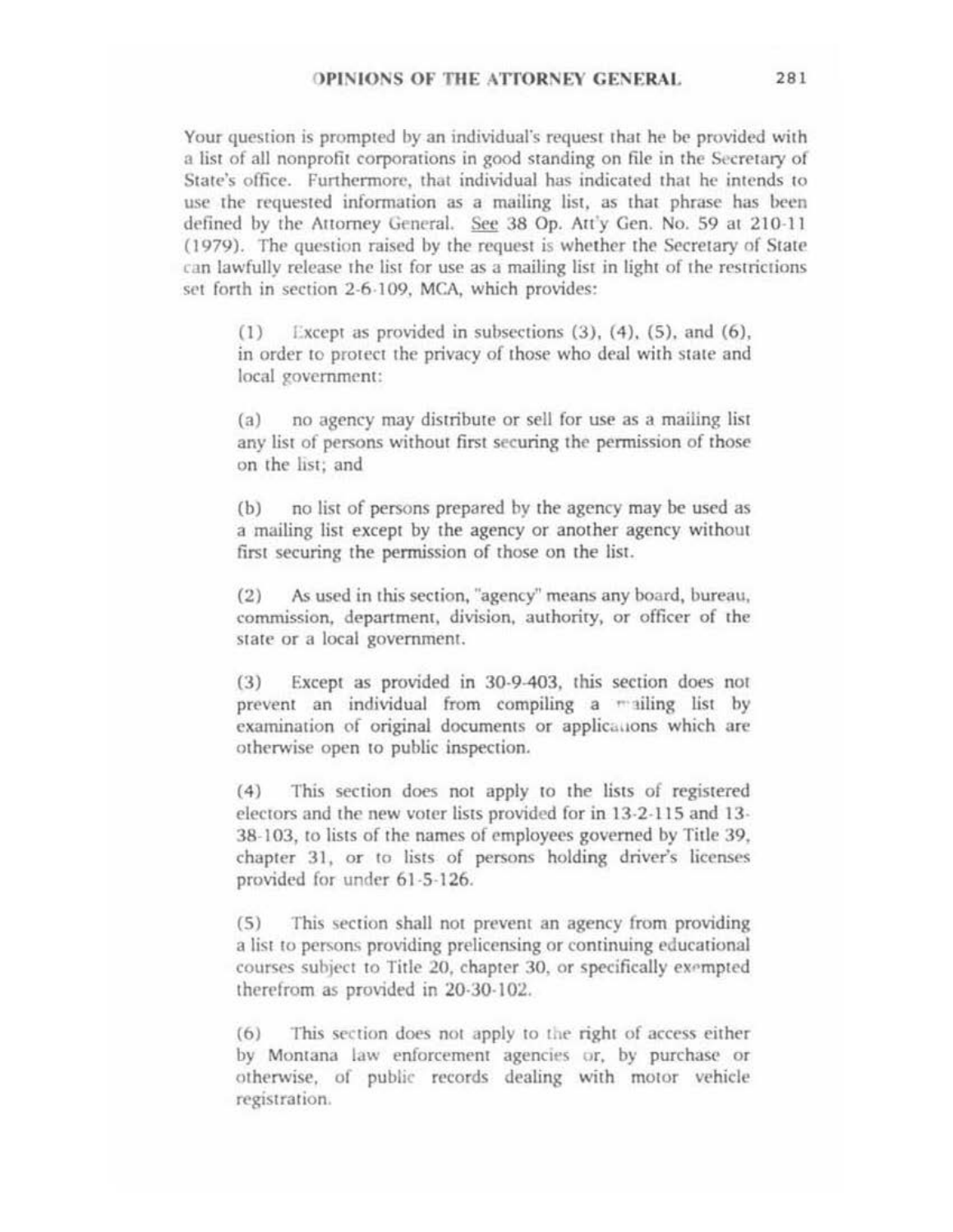## OPINIONS OF THE ATTORNEY GENERAL

A person violating the provisions of subsection (1)(b) is  $(7)$ guilty of a misdemeanor.

The issue raised by your request was previously addressed in 38 Op. Att'y Gen. No. 59 at 207 (1979). Noting that section 2-6-109, MCA, must be construed in a manner consistent with the Montana Constitution. Article II. sections 9 and 10 (the right to know and right of privacy provisions, respectively), the Attorney General held that:

Under the provisions of chapter 606, 1979 Montana Laws  $1$ [section 2-6-109, MCA], agencies are prohibited from distributing a list of persons only if the intended use of such list is for unsolicited mass mailings, house calls or distributions, or telephone calls.

 $2.1$ The prohibition pertains only to lists of natural persons, not businesses, corporations, governmental agencies or other associations.

Agencies are not required to affirmatively ascertain the  $3.$ intended use for which the list is sought; a clear written disclaimer from the agency as to the proscriptions and penalty of chapter 606 is sufficient.

38 Op. Att'y Gen. No. 59 at 207-08. The second holding quoted above was based on the Attorney General's opinion that the right of privacy mentioned in section 2-6-109, MCA, could be consistently construed with the right of privacy provisions of the Montana Constitution if it applied only "to individual human beings," and not to "corporations, associations, governmental bodies and businesses[.]" 38 Op. Att'y Gen. No. 59 at 211 (1979). Since that opinion was issued, the Montana Supreme Court has twice held that the right of privacy exception to the right to know provision of the Montana Constitution (Mont. Const. Art. II, § 9) applies to corporations as well as individuals. Mountain States Telephone and Telegraph v. Department of Public Service Regulation, 38 St. Rptr. 1479, 1486, 634 P.2d 181, 188 (1981); Belth v. Bennett, 227 Mont. 341, 345, 740 P.2d 638, 640-41 (1987). As you have observed, the holdings in these two cases cast doubt on the validity of the second holding in 38 Op. Att'y Gen. No. 59 at 207 (1979).

In Belth, the State Insurance Commissioner withheld from the editor of a monthly insurance publication information on file in the Commissioner's office concerning financial statements of insurance companies. The Commissioner's decision to withhold was based on section 33-1-412(5). MCA:

The commissioner may withhold from public inspection any examination or investigation report for so long as he deems such withholding to be necessary for the protection of the person

282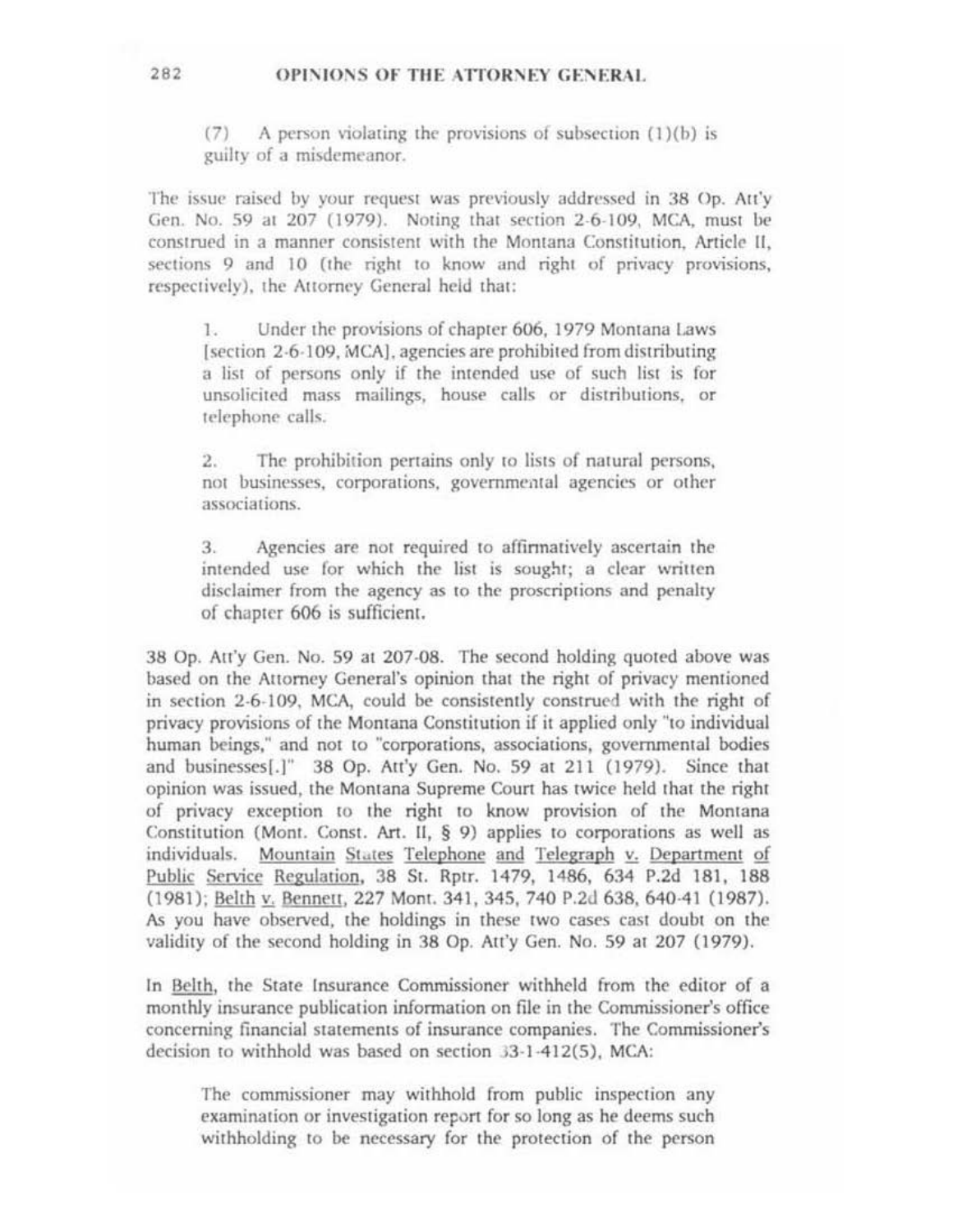examined against unwarranted injury or to be in the public interest.

Finding that the statute protected a privacy interest coextensive with the privacy exception within the right to know provision of the Montana Constitution. Art. II.  $\S$  9. the Court held that the exception applied to corporations as well as natural persons. Belth, 227 Mont. at 345, 740 P.2d at 640-41, citing Mountain States, 38 St. Rptr. at 1486, 634 P.2d at 188. The Court also held that the Commissioner had standing to raise the constitutional issue on behalf of the insurance companies since a breach of the privacy rights of those companies could lead to a lawsuit against ;he Commissioner. Belth, 227 Mont. at 345, 740 P.2d at 641. citing Montana Human Rights Division v. City of Billings, 199 Mont. 434, 443, 649 P.2d 1283, 1288 (1982). In Mountain Stares the Court held that the demands of individual privacy of a corporation as well as of a person might clearly exceed the merits of public disclosure and thus come within the privacy exception of the "right to know." Consequently a corporate utility could seek to preserve confidentiality of certain trade secrets required to be disclosed to the Public Service Commission when the utility applied for a rate increase. 634 P.2d at 188·89. It is my opinion that the holdings in these cases are fully applicable to the issue raised here. I therefore hold that the prohibition against public distribution of state agency mailing lists set forth in 38 Op. Au'y Gen. No. 59 at 207 (1979) applies with equal force to lists of both individual persons and corporations.

There are, however, two important caveats which attend my holding. First, the Montana Supreme Court has made it clear that it will construe statutes protecting privacy interests in a manner that docs not violate the mandate of the right to know provision of the Momana Constitution. Belth, 227 Mont. at 346, 740 P.2d at 641; Allstate Insurance Co. v. City of Billings, 46 St. Rptr. 1716, 1719·20, 780 P.2d 186, 188 89 (1989). Compliance with the right ro know provision requires that a decision to withhold mailing lists pursuant to the statute must be based on a determination that "the demand of individual privacy clearly exceeds the merits of public disclosure." Belth, 227 Mont. at 346, 740 P.2d at 641. In short, the custodian of the information sought must determine whether there is a constitu·rionally protected privacy interest at stake, and if so, whether that right clearly exceeds the public's right to know. Belth, 227 Mont. at 346-48, 740 P.2d at 641-43; see also Missoulian v. Board of Regents, 207 Mont. at 513,675 P.2d at 962 (1984); 42 Op. Att'y Gen. No. 119 at 454, 461·62 (1988). If the Secretary of Stare determines that there is no privacy inrercst at stake, or that a protected privacy interest docs not clearly exceed the public's right to know, the prohibition of the statute does not apply, and the mailing lists at issue may be publicly disseminated. Second, it must be noted that the statute specifically allows an irdividual to compile "a mailing list by examination of original documents or applications which are otherwise open to public inspection." § 2-6-109(3), MCA. Because you have indicated that the original documents involved here are open to